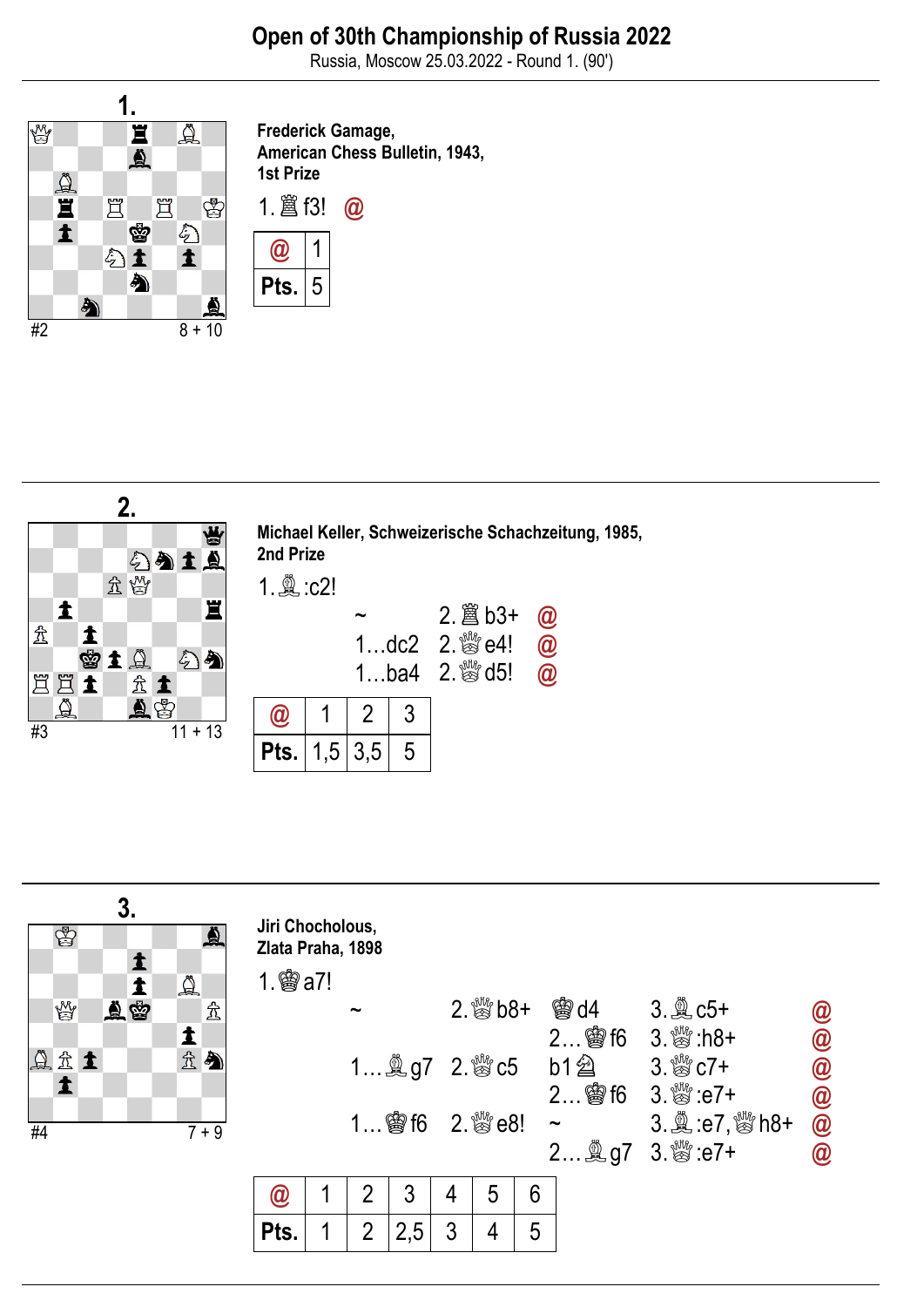Russia, Moscow 25.03.2022 - Round 1. (90')



## Sergey Tkachenko, Problemist Ukrainy, 2005, 3rd Prize 1.♖f3+! (1) 1…♗:f3 2.♕e6+ (1) 2…♗g4 3.♕e3+ ♗g3 4.♕h6+ ♗h4 5.♕:h4+! (1)  $5...$   $\overline{®}$ :h4  $6.$   $\overline{®}$   $92!$ <br> $9...$   $\overset{6}{\cancel{2}}$   $15$   $10.$   $\overset{6}{\cancel{2}}$  h8  $10.\n \ \mathbb{E} \text{h8+} \quad (1)$



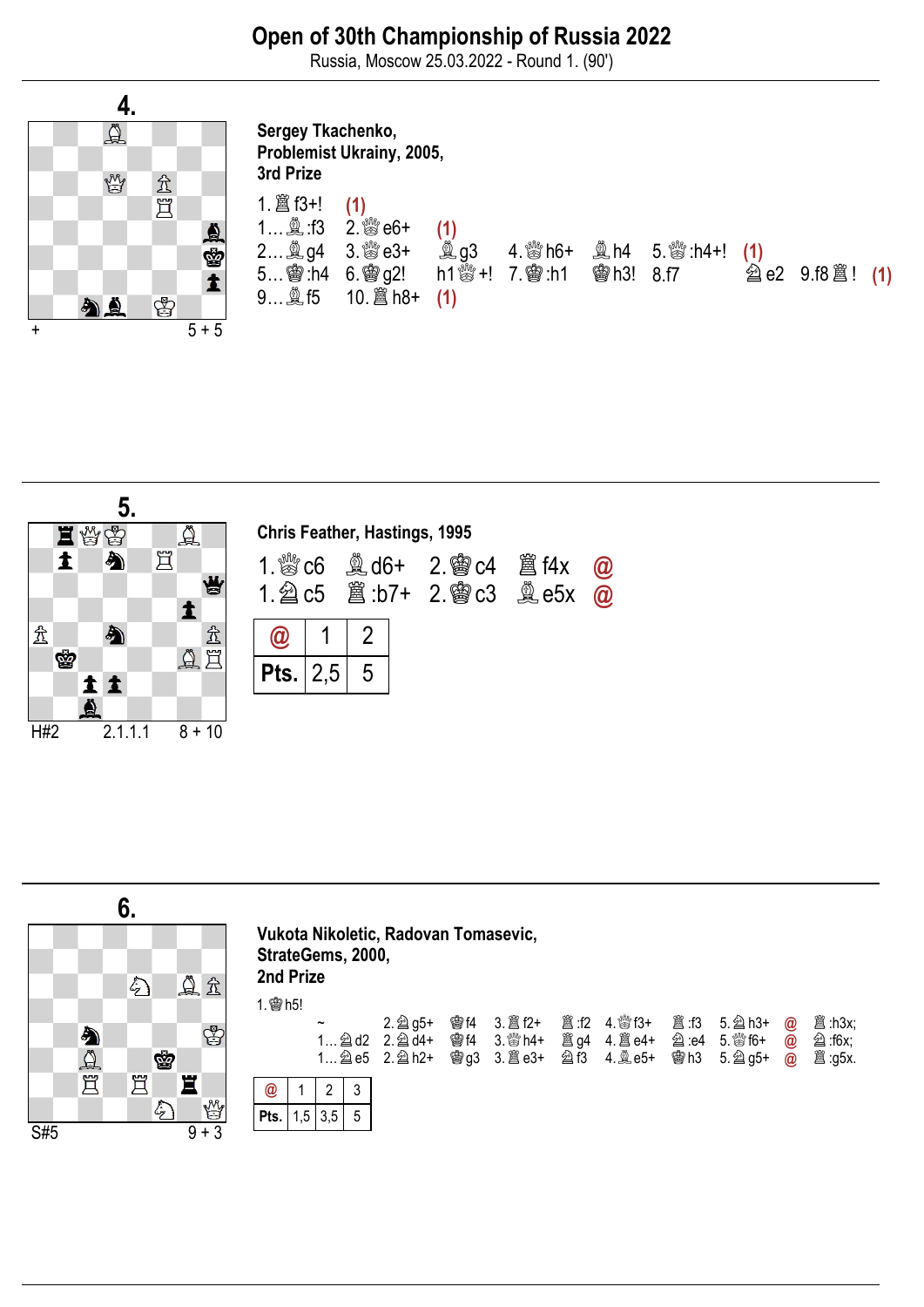Russia, Moscow 25.03.2022 - Round 2. (90')



Comins Mansfield, US Problem Bulletin, 1981, 1st HM